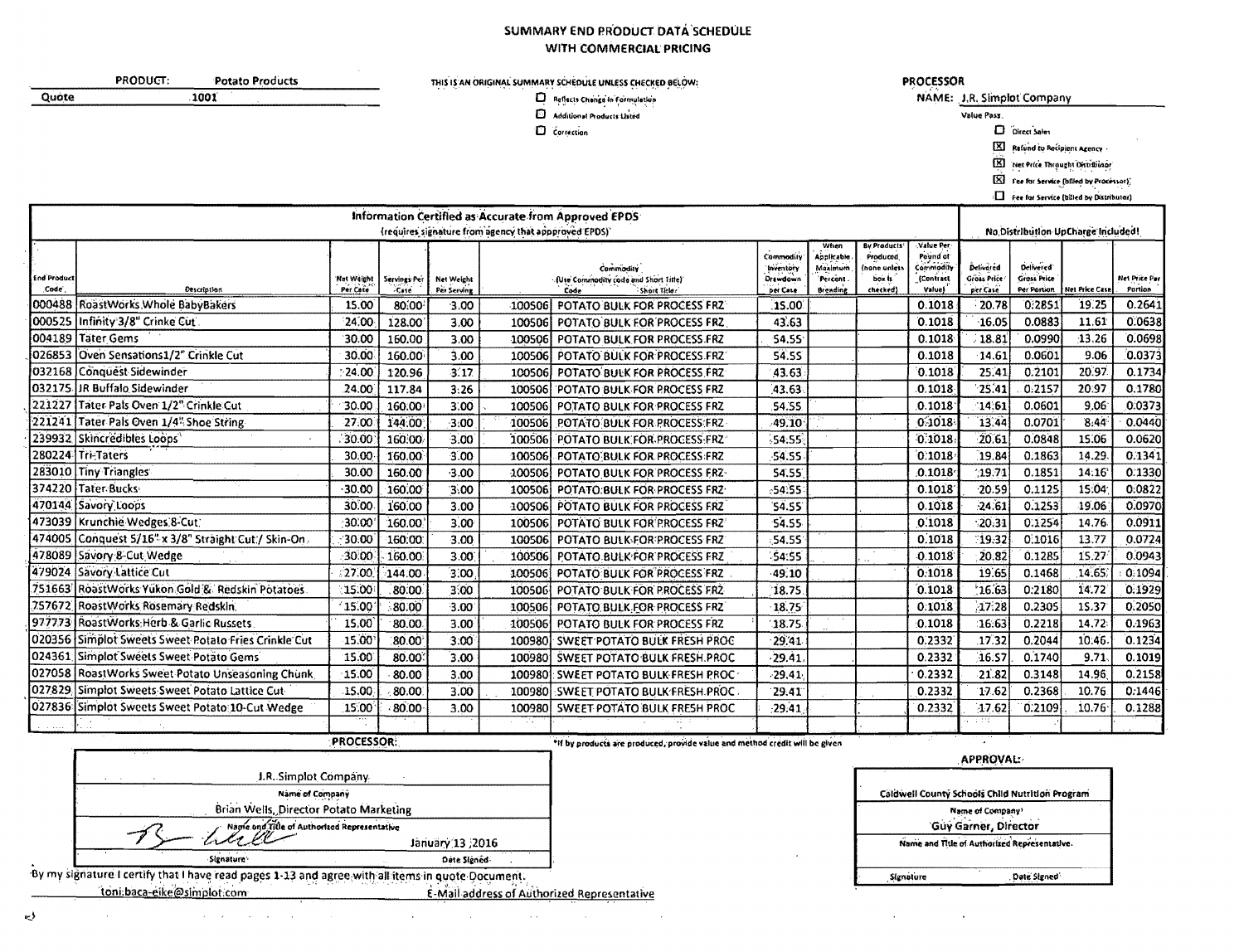## SUMMARY END PRODUCT DATA SCHEDULE WITH COMMERCIAL PRICING

| PRODUCT: Deliydrated Potatoes<br><b>Contract Contract</b> |                                                                           |             |              | THIS IS AN ORIGINAL SUMMARY SCHEDULE UNLESS CHECKED BELOW: |                                 |                                                      |                                    |                                          |                                                         |                                                              |                            | <b>PROCESSOR</b>                                     |                |                          |  |  |  |  |
|-----------------------------------------------------------|---------------------------------------------------------------------------|-------------|--------------|------------------------------------------------------------|---------------------------------|------------------------------------------------------|------------------------------------|------------------------------------------|---------------------------------------------------------|--------------------------------------------------------------|----------------------------|------------------------------------------------------|----------------|--------------------------|--|--|--|--|
| Quote                                                     | 1002                                                                      |             |              | $\Box$ Reflects Change in Formulation                      |                                 |                                                      |                                    |                                          |                                                         |                                                              | NAME: J.R. Simplot Company |                                                      |                |                          |  |  |  |  |
|                                                           |                                                                           |             |              | O                                                          | .<br>Additional Products Listed |                                                      |                                    |                                          | Value Pass                                              |                                                              |                            |                                                      |                |                          |  |  |  |  |
|                                                           |                                                                           |             |              |                                                            |                                 | $\Box$ Correction                                    |                                    |                                          |                                                         |                                                              |                            | <b>D</b> Direct Sales                                |                |                          |  |  |  |  |
|                                                           |                                                                           |             |              |                                                            |                                 |                                                      |                                    |                                          |                                                         |                                                              |                            | [X]. Refund to Recipient Agency:                     |                |                          |  |  |  |  |
|                                                           |                                                                           |             |              |                                                            |                                 |                                                      |                                    |                                          |                                                         |                                                              |                            | $\boxed{\text{ZI}}$ . Net Price Throught Olstributor |                |                          |  |  |  |  |
|                                                           |                                                                           |             |              |                                                            |                                 |                                                      |                                    |                                          |                                                         |                                                              |                            | [X] Fee for Service [billed by Processor]            |                |                          |  |  |  |  |
|                                                           |                                                                           |             |              |                                                            |                                 |                                                      |                                    |                                          |                                                         |                                                              |                            | Dere for Service (byled by Ohierbutor)               |                |                          |  |  |  |  |
|                                                           |                                                                           |             |              |                                                            |                                 | Information Certified as Accurate from Approved EPDS |                                    |                                          |                                                         |                                                              |                            |                                                      |                |                          |  |  |  |  |
|                                                           |                                                                           |             |              | (requires signature from agency that appproved EPDS)       |                                 |                                                      |                                    |                                          |                                                         | No Distribution UpCharge included!                           |                            |                                                      |                |                          |  |  |  |  |
| End Product                                               |                                                                           | Net Weight. | Servings Per | Net Weight<br>Per Serving                                  |                                 | Commodity<br>(Use Commedity code and Short Title)    | Commodity<br>Inventory<br>Drawdown | When<br>Applicable<br>Maximum<br>Percent | By Products<br>Produced<br>trone unless<br><b>box</b> h | Value Per,<br>Pound of<br>Commodit<br>(Contract <sup>+</sup> | . Delivered<br>Gross Price | Delvered<br>Gross Price Per                          |                | Net Price Per<br>Portlan |  |  |  |  |
|                                                           | Description                                                               | Per Crie    | ' Gue        |                                                            |                                 | Short Title<br>Codé                                  | per Case                           | Breading                                 | checked)                                                | (Value)                                                      | per Case                   | Portion                                              | Not Price Case |                          |  |  |  |  |
|                                                           | 022787 Simplot Traditions with Vitamin C Added Mashed Potatoes (12/26 oz) | 19.50       | 984.00       | 0.32                                                       | 110227                          | POTATO FOR PROCESS INTO DEHY PRO-BULK                | 97.50                              |                                          |                                                         | 0.0592                                                       |                            | 34.58 0.08647                                        | 28.39          | 0.07099                  |  |  |  |  |
|                                                           | 033448 Simplot Legacy Mashed Potatoes.                                    | 17.25       | 405.72       |                                                            |                                 | 0.68 110227 POTATO FOR PROCESS INTO DEHY PRD-BULK    | 86.25                              |                                          |                                                         | 0.0592                                                       | 24.31                      | 0.05992                                              | 18.83          | 0:04642                  |  |  |  |  |
|                                                           | 032632 Simplot Traditions Low Sodium Mashed Potatoes                      | 19.13.      | 411.84       |                                                            | $0.75$ 110227                   | POTATO FOR PROCESS INTO DEHY-PRO-BULK                | 95.63                              |                                          |                                                         | 0.0592                                                       | 34.19                      | 0.08302                                              |                | $28.12$ $0.06829$        |  |  |  |  |
|                                                           |                                                                           |             |              |                                                            |                                 | <b>Contractor</b><br>14.00                           |                                    |                                          |                                                         |                                                              |                            |                                                      |                |                          |  |  |  |  |
|                                                           |                                                                           |             |              |                                                            |                                 |                                                      |                                    |                                          |                                                         |                                                              |                            |                                                      |                |                          |  |  |  |  |
|                                                           |                                                                           |             |              |                                                            |                                 |                                                      |                                    |                                          |                                                         |                                                              |                            |                                                      |                |                          |  |  |  |  |
|                                                           |                                                                           |             |              |                                                            |                                 |                                                      |                                    |                                          |                                                         |                                                              |                            |                                                      |                |                          |  |  |  |  |
|                                                           |                                                                           |             |              |                                                            |                                 |                                                      |                                    |                                          |                                                         |                                                              |                            |                                                      |                |                          |  |  |  |  |
|                                                           |                                                                           |             |              |                                                            |                                 |                                                      |                                    |                                          |                                                         |                                                              |                            |                                                      |                |                          |  |  |  |  |
|                                                           |                                                                           |             |              |                                                            |                                 |                                                      |                                    |                                          |                                                         |                                                              |                            |                                                      |                |                          |  |  |  |  |
|                                                           |                                                                           |             |              |                                                            |                                 |                                                      |                                    |                                          |                                                         |                                                              |                            |                                                      |                |                          |  |  |  |  |
|                                                           |                                                                           |             |              |                                                            |                                 |                                                      |                                    |                                          |                                                         |                                                              |                            |                                                      |                |                          |  |  |  |  |
|                                                           |                                                                           |             |              |                                                            |                                 |                                                      |                                    |                                          |                                                         |                                                              |                            |                                                      |                |                          |  |  |  |  |
|                                                           |                                                                           |             |              |                                                            |                                 |                                                      |                                    |                                          |                                                         |                                                              |                            |                                                      |                |                          |  |  |  |  |

| J.R. Simplot Company                        |                  |
|---------------------------------------------|------------------|
| Name of Company                             |                  |
| Brian Wells, Director Potato Marketing      |                  |
| Name and Title of Authorized Representative |                  |
|                                             | January 13, 2016 |
| <b>Signature</b>                            | Date Signed      |

By my signature I certify that I have read pages 1-13 and agree with all items in quote Document. toni:baca-eike@simplot.com E-Mail address of Authorized Representative Caldwell County Schools Child Nutrition Program; Name of Company - Guy Garner, Director Name and Title of Authorized Representative Date Signed Signature

 $\ddot{\phantom{0}}$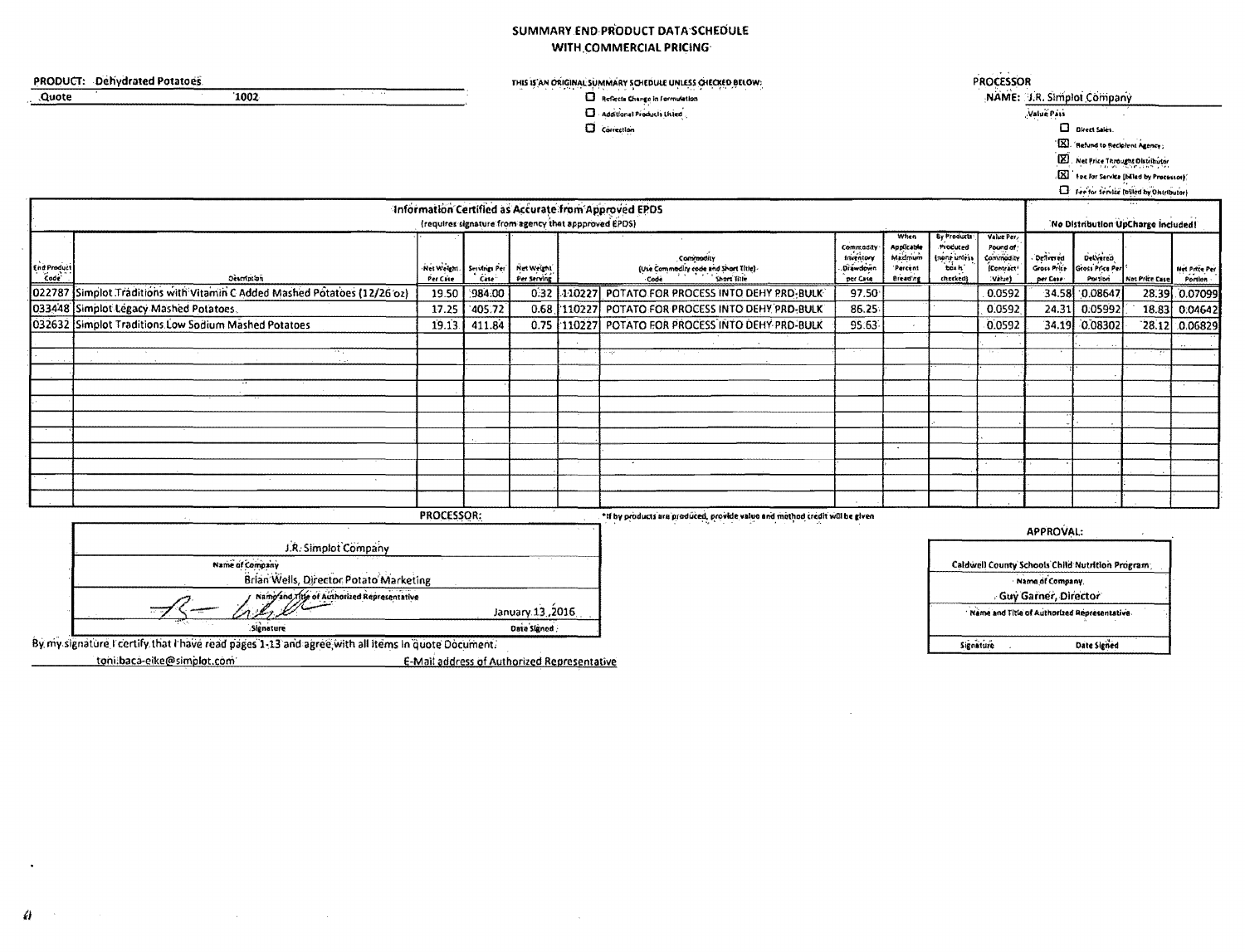**SEPDS AND ARRESTS** 

**National Summary** 

# SUMMARY END PRODUCT DATA SCHEDULE



VALUE PASS THROUGH SYSTEMS APPROVED:

| (EPDS approved by USDA)                                                                                                                                                                                              | THIS IS AN ORIGINAL SUMMARY SCHEDULE UNLESS CHECKED BELOW:<br>D |                        |                      |                                                   |        |                                                                                                          |                                      |                                 |                          |                                           |                   | Direct Sale                                                                                                                                   |  |  |  |  |
|----------------------------------------------------------------------------------------------------------------------------------------------------------------------------------------------------------------------|-----------------------------------------------------------------|------------------------|----------------------|---------------------------------------------------|--------|----------------------------------------------------------------------------------------------------------|--------------------------------------|---------------------------------|--------------------------|-------------------------------------------|-------------------|-----------------------------------------------------------------------------------------------------------------------------------------------|--|--|--|--|
| $\Box$ State Summary<br>$\Box$ Reflects Change in Formulation (Italic)<br>$\Box$<br>(EPDS approved by state agency)<br><b>D</b> Additional Products Listed<br>$\frac{1}{\sqrt{2}}$<br>▫<br>Correction<br>$\Box$<br>α |                                                                 |                        |                      |                                                   |        |                                                                                                          |                                      |                                 |                          |                                           |                   | Refund to Recipient Agency<br>Net Price Through Distributor<br>Fee for Service (billed by Processor<br>Fee for Service (billed by Distributor |  |  |  |  |
|                                                                                                                                                                                                                      |                                                                 |                        |                      |                                                   |        | Information Certified as Accurate from Approved EPDS (requires signature from agency that approved EPDS) |                                      |                                 |                          |                                           |                   | <b>Certified by State Agency</b>                                                                                                              |  |  |  |  |
| <b>End Product Code &amp; Description</b>                                                                                                                                                                            |                                                                 | Net Weight<br>Per Case | Servings<br>Per Case | Net Weight WBSCM<br>per Serving Item Code<br>(oz) |        | <b>WBSCM Description</b>                                                                                 | DF Inventory<br>Drawdown<br>per case | <b>By Products</b><br>Produced* | Value per<br>pound of DF | Value of DF per<br>case<br>$(F \times H)$ | Effective<br>Date | <b>State Agency</b><br>Acceptance<br><b>/Approval</b>                                                                                         |  |  |  |  |
|                                                                                                                                                                                                                      |                                                                 |                        |                      |                                                   |        |                                                                                                          |                                      |                                 |                          |                                           |                   | □ Check for quick<br>approval                                                                                                                 |  |  |  |  |
|                                                                                                                                                                                                                      | A                                                               | в                      | $\overline{c}$       | Þ                                                 |        | Е                                                                                                        | F.                                   | G                               | н.                       | $\mathbf{I}$                              | J                 | κ                                                                                                                                             |  |  |  |  |
| 10071179000464                                                                                                                                                                                                       | RoastWorks Roasted Potato<br>Medley                             | 15.0                   | 80                   | 3,00                                              | 100506 | POTATO BULK FOR<br><b>PROCESS FRZ</b>                                                                    | 18.75                                | No                              | \$0.1018                 | \$1.91                                    |                   |                                                                                                                                               |  |  |  |  |
| 10071179000488                                                                                                                                                                                                       | RoastWorks Whole Baby<br>Baxers                                 | 15.0                   | 80                   | 3.00                                              | 100506 | POTATO BULK FOR<br>PROCESS FRZ                                                                           | 15.00                                | <b>No</b>                       | \$0.1018                 | \$1.53                                    |                   |                                                                                                                                               |  |  |  |  |
| 10071179000525                                                                                                                                                                                                       | Infinity 3/8" Crinke Cut                                        | 24.0                   | 128                  | 3,00                                              | 100506 | POTATO BULK FOR<br><b>PROCESS FRZ</b>                                                                    | 43.63                                | <b>No</b>                       | \$0.1018                 | \$4.44                                    |                   |                                                                                                                                               |  |  |  |  |
| 10071179000709                                                                                                                                                                                                       | Infinity 3/8" Straight Cut                                      | 24.0                   | 128                  | 3.00                                              | 100506 | POTATO BULK FOR<br>PROCESS FRZ                                                                           | 43.63                                | No                              | \$0,1018                 | \$4.44                                    |                   |                                                                                                                                               |  |  |  |  |
| 10071179004172                                                                                                                                                                                                       | JR Buffalo Sticks                                               | 27.0                   | 144                  | 3,00                                              | 100506 | POTATO BULK FOR<br>PROCESS FRZ                                                                           | 49.10                                | No                              | \$0.1018                 | \$5.00                                    |                   |                                                                                                                                               |  |  |  |  |
| 10071179004189                                                                                                                                                                                                       | <b>Tater Gems</b>                                               | 30.0                   | 160                  | 3.00                                              | 100506 | POTATO BULK FOR<br><b>PROCESS FRZ</b>                                                                    | 54.55                                | No                              | \$0,1018                 | \$5.55                                    |                   |                                                                                                                                               |  |  |  |  |
| 10071179017745                                                                                                                                                                                                       | Savory 8-Cut Crinkle Wedge                                      | 30.0                   | 160                  | 3.00                                              | 100506 | POTATO BULK FOR<br>PROCESS FRZ                                                                           | 54.55                                | <b>No</b>                       | \$0.1018                 | \$5.55                                    |                   |                                                                                                                                               |  |  |  |  |
| 10071179018490                                                                                                                                                                                                       | Jiffi Crisp 1/4" Shoestring                                     | 27.0                   | 144                  | 3.00                                              | 100506 | POTATO BULK FOR<br><b>PROCESS FRZ</b>                                                                    | 49.10                                | No                              | \$0.1018                 | \$5.00                                    |                   |                                                                                                                                               |  |  |  |  |
| 10071179018506                                                                                                                                                                                                       | Jiffi Crisp 5/16" Straight Cut                                  | 27.0                   | 144                  | 3.00                                              | 100506 | POTATO BULK FOR<br>PROCESS FRZ                                                                           | 49.10                                | No                              | \$0.1018                 | \$5.00                                    |                   |                                                                                                                                               |  |  |  |  |
| 10071179018513                                                                                                                                                                                                       | Jiffi Crisp 1/2" Crinkle Cut                                    | 27.0                   | 144                  | 3.00                                              | 100506 | POTATO BULK FOR<br>PROCESS FRZ                                                                           | 49.10                                | No                              | \$0.1018                 | \$5.00                                    |                   |                                                                                                                                               |  |  |  |  |
| 10071179020554                                                                                                                                                                                                       | Oven Roasted 1/2" Crinkle Cut                                   | 30.0                   | 160                  | 3.00                                              | 100506 | POTATO BULK FOR<br><b>PROCESS FRZ</b>                                                                    | 54.55                                | No                              | \$0,1018                 | \$5.55                                    |                   |                                                                                                                                               |  |  |  |  |
| 10071179020561                                                                                                                                                                                                       | Oven Roasted 10-cut Crinkle Cut<br>Wedge                        | 30.0                   | 160                  | 3.00                                              | 100506 | POTATO BULK FOR<br>PROCESS FRZ                                                                           | 54.55                                | No                              | \$0.1018                 | \$5.55                                    |                   |                                                                                                                                               |  |  |  |  |
| 10071179026709                                                                                                                                                                                                       | Simply Gold 3/8" SC                                             | 30.0                   | 160                  | 3.00                                              | 100506 | POTATO BULK FOR<br><b>PROCESS FRZ</b>                                                                    | 54.55                                | <b>No</b>                       | \$0.1018                 | \$5.55                                    |                   |                                                                                                                                               |  |  |  |  |
| 10071179026853                                                                                                                                                                                                       | Oven Sensations<br>1/2" Crinkle Cut                             | 30.0                   | 160                  | 3.00                                              | 100506 | POTATO BULK FOR<br>PROCESS FRZ                                                                           | 54.55                                | <b>No</b>                       | \$0.1018                 | \$5.55                                    |                   |                                                                                                                                               |  |  |  |  |
| 10071179027515                                                                                                                                                                                                       | Thunder Crunch 3/8" SC                                          | 30.0                   | 160                  | 3.00                                              | 100506 | POTATO BULK FOR<br><b>PROCESS FRZ</b>                                                                    | 54.55                                | No                              | \$0.1018                 | \$5.55                                    |                   |                                                                                                                                               |  |  |  |  |
| 10071179027751                                                                                                                                                                                                       | Infinity 1/2" Crinkle Cut                                       | 24.0                   | 128                  | 3.00                                              | 100506 | POTATO BULK FOR<br>PROCESS FRZ                                                                           | 43.64                                | <b>No</b>                       | \$0.1018                 | \$4.44                                    |                   |                                                                                                                                               |  |  |  |  |
| 10071179027904                                                                                                                                                                                                       | Conquest Loop 1/4" Skin-Off                                     | 30.0                   | 160                  | 3.00                                              | 100506 | POTATO BULK FOR<br>PROCESS FRZ                                                                           | 54.55                                | <b>No</b>                       | \$0,1018                 | \$5.55                                    |                   |                                                                                                                                               |  |  |  |  |
| 10071179027911                                                                                                                                                                                                       | Simply Gold 5/16" SC                                            | 30.0                   | 160                  | 3.00                                              | 100506 | POTATO BULK FOR<br>PROCESS FRZ                                                                           | 54.55                                | No                              | \$0.1018                 | \$5.55                                    |                   |                                                                                                                                               |  |  |  |  |
| 10071179030133                                                                                                                                                                                                       | Conquest 5/16" Straight Cut                                     | 30.0                   | 160                  | 3.00                                              | 100506 | POTATO BULK FOR<br><b>PROCESS FRZ</b>                                                                    | 54.55                                | No                              | \$0,1018                 | \$5.55                                    |                   |                                                                                                                                               |  |  |  |  |
| 10071179030140                                                                                                                                                                                                       | Conquest 3/8" SC Skin-on                                        | 30.0                   | 195                  | 2.29                                              | 100506 | POTATO BULK FOR<br>PROCESS FRZ                                                                           | 54.55                                | No                              | \$0.1018                 | \$5.55                                    |                   |                                                                                                                                               |  |  |  |  |
| 10071179032168                                                                                                                                                                                                       | Conquest Sidewinder                                             | 24.0                   | 121                  | 3.17                                              | 100506 | POTATO BULK FOR<br>PROCESS FRZ                                                                           | 43.63                                | No                              | \$0.1018                 | \$4,44                                    |                   |                                                                                                                                               |  |  |  |  |
| 10071179032175                                                                                                                                                                                                       | JR Buffalo Sidewinder                                           | 24.0                   | 118                  | 3.26                                              | 100506 | POTATO BULK FOR<br><b>PROCESS FRZ</b>                                                                    | 43.63                                | No                              | \$0,1018                 | \$4.44                                    |                   |                                                                                                                                               |  |  |  |  |
| 10071179032182                                                                                                                                                                                                       | Smokey BBQ Sidewinder                                           | 24.0                   | 116                  | 3.31                                              | 100506 | POTATO BULK FOR<br>PROCESS FRZ                                                                           | 43.63                                | No                              | \$0.1018                 | \$4,44                                    |                   |                                                                                                                                               |  |  |  |  |

**ACDA 10/04** 

菇

10071179221227

10071179221241

10071179231165

Skincredibles Potato Chip

Tater Pals Oven 1/2" Crinkle Cut

Tater Pals Oven 1/4" Shoe String

30.0

27.0

 $30.0$ 

 $\sim$ 

160

144

160

 $3.00$ 

3.00

 $3.00$ 

100506

100506

100506

 $\sim$ 

 $\mathcal{A}$ 

POTATO BULK FOR

**PROCESS FRZ** POTATO BULK FOR

PROCESS FRZ POTATO BULK FOR

**PROCESS FRZ** 

54.55

49.10

54.55

**No** 

 $No$ 

No

\$0.1018

\$0.1018

\$0.1018

\$5.55

\$5.00

\$5.55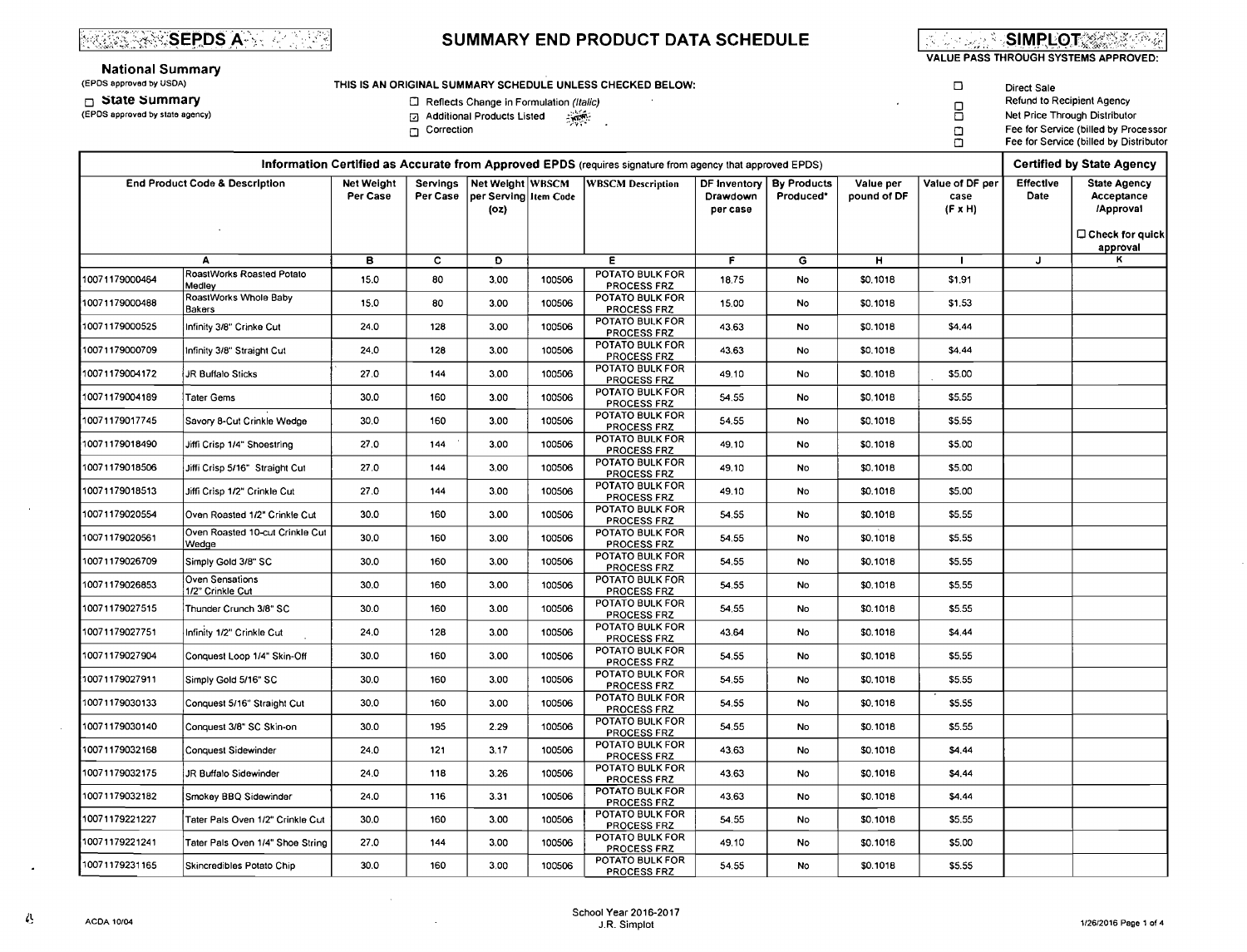| Information Certified as Accurate from Approved EPDS (requires signature from agency that approved EPDS) |                                                   |                               |                      |                                                   |        |                                       |                                      |                                 |                          |                                           |                   | <b>Certified by State Agency</b>                      |  |  |
|----------------------------------------------------------------------------------------------------------|---------------------------------------------------|-------------------------------|----------------------|---------------------------------------------------|--------|---------------------------------------|--------------------------------------|---------------------------------|--------------------------|-------------------------------------------|-------------------|-------------------------------------------------------|--|--|
|                                                                                                          | <b>End Product Code &amp; Description</b>         | <b>Net Weight</b><br>Per Case | Servings<br>Per Case | Net Weight WBSCM<br>per Serving Item Code<br>(oz) |        | <b>WBSCM Description</b>              | DF Inventory<br>Drawdown<br>per case | <b>By Products</b><br>Produced* | Value per<br>pound of DF | Value of DF per<br>case<br>$(F \times H)$ | Effective<br>Date | <b>State Agency</b><br>Acceptance<br><b>/Approval</b> |  |  |
|                                                                                                          |                                                   |                               |                      |                                                   |        |                                       |                                      |                                 |                          |                                           |                   | $\square$ Check for quick<br>approval                 |  |  |
|                                                                                                          | A                                                 | в                             | c                    | D                                                 |        | Е                                     | F                                    | G                               | н                        | -1                                        | J.                | к                                                     |  |  |
| 10071179231172                                                                                           | Skincredibles Lattice Cut                         | 27.0                          | 144                  | 3.00                                              | 100506 | POTATO BULK FOR<br>PROCESS FRZ        | 49.10                                | No                              | \$0.1018                 | \$5.00                                    |                   |                                                       |  |  |
| 10071179238010                                                                                           | Skincredibles 10-Cut Wedge                        | 30.0                          | 160                  | 3.00                                              | 100506 | POTATO BULK FOR<br>PROCESS FRZ        | 54.55                                | No                              | \$0,1018                 | \$5.55                                    |                   |                                                       |  |  |
| 10071179238027                                                                                           | Skincredibles 8-Cut Wedge                         | 30.0                          | 160                  | 3.00                                              | 100506 | POTATO BULK FOR<br>PROCESS FRZ        | 54.55                                | No                              | \$0.1018                 | \$5.55                                    |                   |                                                       |  |  |
| 10071179239932                                                                                           | Skincredibles Loops                               | 30.0                          | 160                  | 3.00                                              | 100506 | POTATO BULK FOR<br><b>PROCESS FRZ</b> | 54.55                                | No                              | \$0.1018                 | \$5.55                                    |                   |                                                       |  |  |
| 10071179259312                                                                                           | Blue Ribbon 3/8 Straight Cut NW<br>Shield         | 30.0                          | 160                  | 3.00                                              | 100506 | POTATO BULK FOR<br>PROCESS FRZ        | 54.55                                | No                              | \$0.1018                 | \$5.55                                    |                   |                                                       |  |  |
| 10071179259336                                                                                           | Blue Ribbon 1/2" Crinkle Cut NW<br>Shield         | 30.0                          | 160                  | 3.00                                              | 100506 | POTATO BULK FOR<br><b>PROCESS FRZ</b> | 54,55                                | No                              | \$0,1018                 | \$5.55                                    |                   |                                                       |  |  |
| 10071179259411                                                                                           | Blue Ribbon 3/8" Straight Cut                     | 30.0                          | 160                  | 3.00                                              | 100506 | POTATO BULK FOR<br><b>PROCESS FRZ</b> | 54.55                                | No                              | \$0.1018                 | \$5.55                                    |                   |                                                       |  |  |
| 10071179259435                                                                                           | Blue Ribbon 1/2" Crinkle Cut                      | 30.0                          | 160                  | 3,00                                              | 100506 | POTATO BULK FOR<br><b>PROCESS FRZ</b> | 54,55                                | No                              | \$0.1018                 | \$5.55                                    |                   |                                                       |  |  |
| 10071179280224                                                                                           | <b>Tri-Taters</b>                                 | 30,0                          | 160                  | 3.00                                              | 100506 | POTATO BULK FOR<br>PROCESS FRZ        | 54.55                                | No                              | \$0.1018                 | \$5.55                                    |                   |                                                       |  |  |
| 10071179283010                                                                                           | <b>Tiny Triangles</b>                             | 30.0                          | 160                  | 3,00                                              | 100506 | POTATO BULK FOR<br><b>PROCESS FRZ</b> | 54.55                                | No                              | \$0,1018                 | \$5.55                                    |                   |                                                       |  |  |
| 10071179299028                                                                                           | Spudster Original Butter Flavor                   | 20.0                          | 106                  | 3.00                                              | 100506 | POTATO BULK FOR<br><b>PROCESS FRZ</b> | 36.36                                | No                              | \$0.1018                 | \$3.70                                    |                   |                                                       |  |  |
| 10071179328209                                                                                           | Skicredibles Chunks                               | 36,0                          | 192                  | 3.00                                              | 100506 | POTATO BULK FOR<br>PROCESS FRZ        | 65.45                                | No                              | \$0.1018                 | \$6.66                                    |                   |                                                       |  |  |
| 10071179372271                                                                                           | <b>Tater Sticks</b>                               | 24.0                          | 128                  | 3.00                                              | 100506 | POTATO BULK FOR<br><b>PROCESS FRZ</b> | 43.63                                | No                              | \$0,1018                 | \$4.44                                    |                   |                                                       |  |  |
| 10071179374220                                                                                           | <b>Tater Bucks</b>                                | 30.0                          | 160                  | 3.00                                              | 100506 | POTATO BULK FOR<br><b>PROCESS FRZ</b> | 54,55                                | No                              | \$0,1018                 | \$5.55                                    |                   |                                                       |  |  |
| 10071179430018                                                                                           | 101's Hash Brown Patty                            | 30.0                          | 213                  | 2,25                                              | 100506 | POTATO BULK FOR<br><b>PROCESS FRZ</b> | 54,55                                | No                              | \$0.1018                 | \$5.55                                    |                   |                                                       |  |  |
| 10071179451204                                                                                           | Blue Ribbon 5/15" Straight Cut                    | 36.0                          | 192                  | 3,00                                              | 100506 | POTATO BULK FOR<br>PROCESS FRZ        | 65.45                                | No                              | \$0.1018                 | \$6,66                                    |                   |                                                       |  |  |
| 10071179454014                                                                                           | Blue Ribbon 5/16" x 3/8" Straight<br>Cut          | 30.0                          | 160                  | 3.00                                              | 100506 | POTATO BULK FOR<br>PROCESS FRZ        | 54.55                                | No                              | \$0.1018                 | \$5.55                                    |                   |                                                       |  |  |
| 10071179464204                                                                                           | Blue Ribbon 1/4" Shoestring                       | 36.0                          | 192                  | 3.00                                              | 100506 | POTATO BULK FOR<br>PROCESS FRZ        | 65.45                                | No                              | \$0.1018                 | \$6.66                                    |                   |                                                       |  |  |
| 10071179464303                                                                                           | Blue Ribbon 1/4" Shoestring                       | 27.0                          | 144                  | 3.00                                              | 100506 | POTATO BULK FOR<br><b>PROCESS FRZ</b> | 49.10                                | No                              | \$0.1018                 | \$5,00                                    |                   |                                                       |  |  |
| 10071179470038                                                                                           | Infinity 5/16" X 3/8" Straight cut                | 24.0                          | 128                  | 3.00                                              | 100506 | POTATO BULK FOR<br>PROCESS FRZ        | 43.63                                | No                              | \$0,1018                 | \$4.44                                    |                   |                                                       |  |  |
| 10071179470052                                                                                           | Infinity 10-Cut Wedge                             | 24.0                          | 128                  | 3.00                                              | 100506 | POTATO BULK FOR<br><b>PROCESS FRZ</b> | 43.63                                | No                              | \$0.1018                 | \$4.44                                    |                   |                                                       |  |  |
| 10071179470076                                                                                           | Infinity 1/4" Shoestring                          | 24.0                          | 128                  | 3.00                                              | 100506 | POTATO BULK FOR<br>PROCESS FRZ        | 43,63                                | No                              | \$0.1018                 | \$4.44                                    |                   |                                                       |  |  |
| 10071179470144                                                                                           | Savory Loops                                      | 30.0                          | 160                  | 3.00                                              | 100506 | POTATO BULK FOR<br>PROCESS FRZ        | 54.55                                | No                              | \$0.1018                 | \$5.55                                    |                   |                                                       |  |  |
| 10071179471011                                                                                           | Savory 3/8" Straight Cut                          | 30.0                          | 160                  | 3.00                                              | 100506 | POTATO BULK FOR<br><b>PROCESS FRZ</b> | 54.55                                | No                              | \$0.1018                 | \$5.55                                    |                   |                                                       |  |  |
| 10071179471080                                                                                           | Conquest 3/8" Straight Cut                        | 30.0                          | 160                  | 3.00                                              | 100506 | POTATO BULK FOR<br>PROCESS FRZ        | 54.55                                | No                              | \$0.1018                 | \$5.55                                    |                   |                                                       |  |  |
| 10071179471172                                                                                           | Jiffi Crisp 3/8" Straight Cut                     | 27.0                          | 144                  | 3.00                                              | 100506 | POTATO BULK FOR<br>PROCESS FRZ        | 49.10                                | No                              | \$0.1018                 | \$5.00                                    |                   |                                                       |  |  |
| 10071179473039                                                                                           | Krunchie Wedges 8-Cut                             | 30.0                          | 160                  | 3.00                                              | 100506 | POTATO BULK FOR<br>PROCESS FRZ        | 54.55                                | No                              | \$0.1018                 | \$5.55                                    |                   |                                                       |  |  |
| 10071179474005                                                                                           | Conquest 5/16" x 3/8" Straight<br>Cut / Skin-On   | 30.0                          | 160                  | 3.00                                              | 100506 | POTATO BULK FOR<br>PROCESS FRZ        | 54.55                                | No                              | \$0.1018                 | \$5.55                                    |                   |                                                       |  |  |
| 10071179474012                                                                                           | Savory 5/16" Straight Cut                         | 30.0                          | 160                  | 3.00                                              | 100506 | POTATO BULK FOR<br><b>PROCESS FRZ</b> | 54,55                                | No                              | \$0.1018                 | \$5.55                                    |                   |                                                       |  |  |
| 10071179474029                                                                                           | Sour Cream and Chive 3/8" x<br>5/16" Straight Cut | 30,0                          | 160                  | 3,00                                              | 100506 | POTATO BULK FOR<br>PROCESS FRZ        | 54,55                                | No                              | \$0.1018                 | \$5.55                                    |                   |                                                       |  |  |
| 10071179474128                                                                                           | NatrualCrisp 5/16" x 3/8" Straight<br>cut         | 30.0                          | 160                  | 3,00                                              | 100506 | POTATO BULK FOR<br>PROCESS FRZ        | 54.55                                | <b>No</b>                       | \$0.1018                 | \$5.55                                    |                   |                                                       |  |  |

 $\ddot{\phantom{a}}$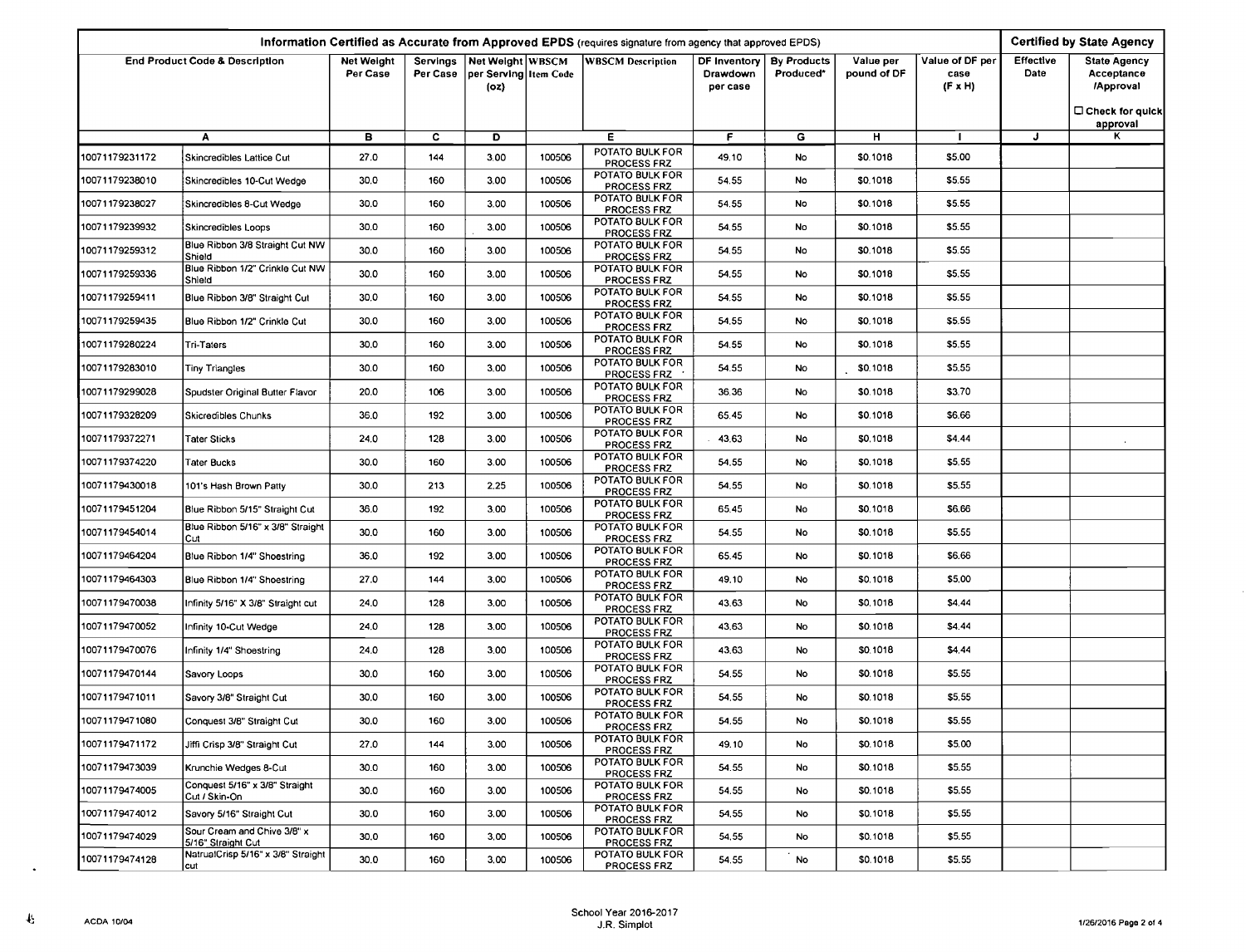| Information Certified as Accurate from Approved EPDS (requires signature from agency that approved EPDS) |                                                                           |                        |                      |                                                      |        |                                                  |                                      |                                 |                          |                                    | <b>Certified by State Agency</b> |                                                       |  |
|----------------------------------------------------------------------------------------------------------|---------------------------------------------------------------------------|------------------------|----------------------|------------------------------------------------------|--------|--------------------------------------------------|--------------------------------------|---------------------------------|--------------------------|------------------------------------|----------------------------------|-------------------------------------------------------|--|
|                                                                                                          | <b>End Product Code &amp; Description</b>                                 | Net Weight<br>Per Case | Servings<br>Per Case | Net Weight   WBSCM <br>per Serving Item Code<br>(oz) |        | <b>WBSCM Description</b>                         | DF Inventory<br>Drawdown<br>per case | <b>By Products</b><br>Produced* | Value per<br>pound of DF | Value of DF per<br>case<br>(F x H) | Effective<br>Date                | <b>State Agency</b><br>Acceptance<br><b>/Approval</b> |  |
|                                                                                                          |                                                                           |                        |                      |                                                      |        |                                                  |                                      |                                 |                          |                                    |                                  | $\Box$ Check for quick<br>approval                    |  |
|                                                                                                          | A                                                                         | в                      | с                    | D                                                    |        | Е                                                | F.                                   | G                               | н                        |                                    | J                                | κ                                                     |  |
| 10071179475125                                                                                           | NaturalCrisp 1/4" Shoestring                                              | 27.0                   | 144                  | 3.00                                                 | 100506 | POTATO BULK FOR<br><b>PROCESS FRZ</b>            | 49.10                                | No                              | \$0.1018                 | \$5.00                             |                                  |                                                       |  |
| 10071179477273                                                                                           | Batter Bites                                                              | 36.0                   | 192                  | 3.00                                                 | 100506 | POTATO BULK FOR<br><b>PROCESS FRZ</b>            | 65.45                                | No                              | \$0,1018                 | \$6,66                             |                                  |                                                       |  |
| 10071179478010                                                                                           | Savory 10-Cut Wedge                                                       | 30.0                   | 160                  | 3.00                                                 | 100506 | POTATO BULK FOR<br><b>PROCESS FRZ</b>            | 54.55                                | No                              | \$0.1018                 | \$5.55                             |                                  |                                                       |  |
| 10071179478027                                                                                           | Sour Cream and Chive 10-cut<br>Wedge                                      | 30,0                   | 160                  | 3.00                                                 | 100506 | POTATO BULK FOR<br>PROCESS FRZ                   | 54.55                                | No                              | \$0,1018                 | \$5.55                             |                                  |                                                       |  |
|                                                                                                          | l<br>10071179478034 अधिकामी Seasoned Crisp Fiesta Wedge 10                | 30.0                   | 160                  | 3.00                                                 | 100506 | POTATO BULK FOR<br><b>PROCESS FRZ</b>            | 54.55                                | No                              | \$0.1018                 | \$5.55                             |                                  |                                                       |  |
| 10071179478089                                                                                           | Savory 8-Cut Wedge                                                        | 30.0                   | 160                  | 3.00                                                 | 100506 | POTATO BULK FOR<br><b>PROCESS FRZ</b>            | 54.55                                | No                              | \$0.1018                 | \$5.55                             |                                  |                                                       |  |
| 10071179479024                                                                                           | Savory Lattice Cut                                                        | 27.0                   | 144                  | 3.00                                                 | 100506 | POTATO BULK FOR<br><b>PROCESS FRZ</b>            | 49.10                                | No                              | \$0,1018                 | \$5,00                             |                                  |                                                       |  |
| 10071179479208                                                                                           | JR Buffalos Slices                                                        | 24.0                   | 128                  | 3.00                                                 | 100506 | POTATO BULK FOR<br>PROCESS FRZ                   | 43.63                                | No                              | \$0.1018                 | \$4.44                             |                                  |                                                       |  |
| 10071179479987                                                                                           | Conquest 1/4" Shoestring                                                  | 27.0                   | 144                  | 3.00                                                 | 100506 | POTATO BULK FOR<br><b>PROCESS FRZ</b>            | 49.10                                | No                              | \$0.1018                 | \$5,00                             |                                  |                                                       |  |
| 10071179751663                                                                                           | RoastWorks Yukon Gold &<br>Redskin Potatoes                               | 15.0                   | 80                   | 3.00                                                 | 100506 | POTATO BULK FOR<br><b>PROCESS FRZ</b>            | 18.75                                | No                              | \$0.1018                 | \$1.91                             |                                  |                                                       |  |
| 10071179757672                                                                                           | RoastWorks Rosemary Redskin                                               | 15.0                   | 80                   | 3.00                                                 | 100506 | POTATO BULK FOR<br><b>PROCESS FRZ</b>            | 18.75                                | No                              | \$0,1018                 | \$1.91                             |                                  |                                                       |  |
| 10071179776772                                                                                           | RoastWorks Redskin Halves                                                 | 15.0                   | 80                   | 3.00                                                 | 100506 | POTATO BULK FOR<br><b>PROCESS FRZ</b>            | 18.75                                | No                              | \$0,1018                 | \$1.91                             |                                  |                                                       |  |
| 10071179777663                                                                                           | RoastWorks Unseasoned<br>Redskin Chunks                                   | 15,0                   | 80                   | 3.00                                                 | 100506 | POTATO BULK FOR<br><b>PROCESS FRZ</b>            | 18.75                                | No                              | \$0,1018                 | \$1.91                             |                                  |                                                       |  |
| 10071179977773                                                                                           | RoastWorks Herb & Garlic<br>Russets                                       | 15.0                   | 80                   | 3.00                                                 | 100506 | POTATO BULK FOR<br>PROCESS FRZ                   | 18.75                                | No                              | \$0.1018                 | \$1.91                             |                                  |                                                       |  |
| 医阿德菲氏疗疗法 化                                                                                               | SAANSATION PARTIES MARTING                                                |                        |                      |                                                      |        | <b>SWEET POTATOES</b>                            |                                      | CANAS RESERV                    | imë Av                   |                                    |                                  | 1. 化铁酸氢化铁酸铁镁酸盐                                        |  |
| 10071179020356                                                                                           | Simplot Sweets Sweet Potato<br>Fries Crinkle Cut                          | 15.0                   | 80                   | 3.00                                                 | 100980 | SWEET POTATO BULK<br><b>FRESH PROC</b>           | 29.41                                | <b>No</b>                       | \$0.2332                 | \$6.86                             |                                  |                                                       |  |
| 10071179024361                                                                                           | Simplot Sweets Sweet Potato<br>Gems                                       | 15.0                   | 80                   | 3.00                                                 | 100980 | <b>SWEET POTATO BULK</b><br><b>FRESH PROC</b>    | 29.41                                | <b>No</b>                       | \$0.2332                 | \$6.86                             |                                  |                                                       |  |
| 10071179027058                                                                                           | RoastWorks Sweet Potato<br>Unseasoning Chunk                              | 15.0                   | 80                   | 3.00                                                 | 100980 | <b>SWEET POTATO BULK</b><br><b>FRESH PROC</b>    | 29.41                                | No                              | \$0.2332                 | \$6.86                             |                                  |                                                       |  |
| 10071179027812                                                                                           | Simplot Sweets Sweet Potato 1/2"<br>Crinkle Cut                           | 15.0                   | 80                   | 3.00                                                 | 100980 | <b>SWEET POTATO BULK</b><br><b>FRESH PROC</b>    | 29.41                                | <b>No</b>                       | \$0.2332                 | \$6.86                             |                                  |                                                       |  |
| 10071179027829                                                                                           | Simplot Sweets Sweet Potato<br>Lattice Cut                                | 15.0                   | 80                   | 3.00                                                 | 100980 | <b>SWEET POTATO BULK</b><br><b>FRESH PROC</b>    | 29.41                                | No                              | \$0.2332                 | \$6.86                             |                                  |                                                       |  |
| 10071179027836                                                                                           | Simplot Sweets Sweet Potato 10-<br>Cut Wedge                              | 15.0                   | 80                   | 3.00                                                 | 100980 | SWEET POTATO BULK<br><b>FRESH PROC</b>           | 29.41                                | <b>No</b>                       | \$0.2332                 | \$6.86                             |                                  |                                                       |  |
| 10071179027843                                                                                           | Simplot Sweets Sweet Potato<br>%/16 SC w/Vanilla Sugar                    | 15,0                   | 80                   | 3.00                                                 | 100980 | <b>SWEET POTATO BULK</b><br><b>FRESH PROC</b>    | 29.41                                | No                              | \$0.2332                 | \$6,86                             |                                  |                                                       |  |
| 10071179707561                                                                                           | RoastWorks Sweet Potato<br>w/maple seasoning                              | 15.0                   | 80                   | 3.00                                                 | 100980 | <b>SWEET POTATO BULK</b><br><b>FRESH PROC</b>    | 29.41                                | No                              | \$0.2332                 | \$6.86                             |                                  |                                                       |  |
| E ANDERSON                                                                                               |                                                                           |                        |                      |                                                      |        | <b>DEHYDRATED POTATOES</b> AND A CONSIDERED MAIL |                                      |                                 |                          |                                    |                                  | SAN SEKARANG KANADANG KA                              |  |
| 10071179022763                                                                                           | Simplot Traditions Mashed<br>Potatoes (50 lb. bag)                        | 50.00                  | 2523                 | 0.32                                                 | 110227 | POTATO FOR<br>PROCESS INTO DEHY<br>PRD-BULK      | 250.00                               | <b>No</b>                       | \$0.0592                 | \$14.80                            |                                  |                                                       |  |
| 10071179022770                                                                                           | Simplot Traditions Mashed<br>Potatoes (12/26 oz)                          | 19.50                  | 984                  | 0.32                                                 | 110227 | POTATO FOR<br>PROCESS INTO DEHY<br>PRD-BULK      | 97.50                                | No                              | \$0.0592                 | \$5.77                             |                                  |                                                       |  |
| 10071179022787                                                                                           | Simplot Traditions with Vitamin C<br>Added Mashed Potatoes (12/26<br>oz). | 19.50                  | 984                  | 0.32                                                 | 110227 | POTATO FOR<br>PROCESS INTO DEHY<br>PRD-BULK      | 97.50                                | No                              | \$0.0592                 | \$5.77                             |                                  |                                                       |  |
| 10071179022794                                                                                           | Simplot Traditions Hash Brown<br>Potato Shreds (6/2.125ib)                | 12.75                  | 309                  | 0.66                                                 | 110227 | POTATO FOR<br>PROCESS INTO DEHY<br>PRD-BULK      | 63.75                                | No                              | \$0.0592                 | \$3.77                             |                                  |                                                       |  |
| 10071179022800                                                                                           | Simplot Traditions Mashed<br>Potatoes (Gable Top Carton)                  | 19.44                  | 981                  | 0.32                                                 | 110227 | POTATO FOR<br>PROCESS INTO DEHY<br>PRD-BULK      | 97.20                                | No                              | \$0.0592                 | \$5.75                             |                                  |                                                       |  |

 $\bullet$ 

 $\mathcal{A}^{\mathcal{A}}$ 

 $\sim$